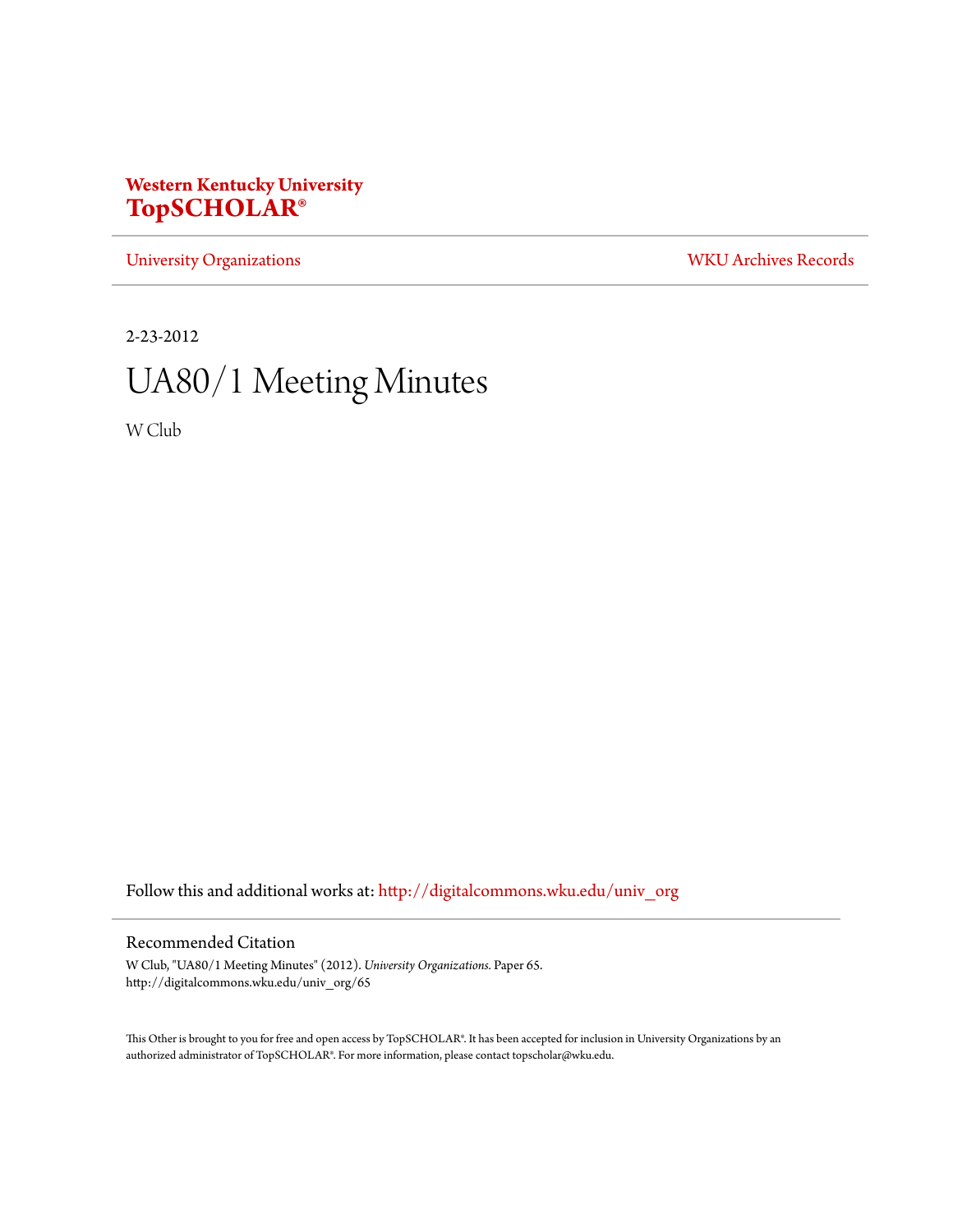#### MINUTES — W-CLUB BOARD OF DIRECTORS MEETING

Meyer Mortgage Company, 8:00 a.m., Thursday, February 23, 2012

In Attendance (17) — Bryan Baysinger, Wayne Buah, Jim Clark, Joe Easterling, Bill Edwards, Pam Herriford, Matt Idlett (presiding), Paul Just, Jean-Marie Lawson, Jim Meyer, Bill Moore, Mike Newton, Bobby Rascoe, Mickey Riggs, Eric Sack, Chris Tinius, Katy Tinius.

Not Present (9) — Tom Bird, Jimmy Feix, Butch Gilbert, Jerry Humble, Yogi Meadors, Mike Montgomery, Bill Powell, Donald Smith, Yvonne Turner.

MINUTES (January Meeting) — motion to approve by Moore, 2nd by Bush -- APPROVED

TREASURER'S REPORT — Bill Edwards — membership account: \$34,468.56 ... endowment account: \$35,179.11 ... approximately \$30,000 left to pay for on Hilltopper Halls of History ... have already paid all but one hospitality bill for basketball season ... letterwinners awards project continues (virtually a yearround project) ... will recognize Dr. Craig Beard at halftime of tonight men's basketball game and a reception in the W-Club Room post-game ... visited yesterday with Coach Feix who is doing good and extends his greetings ... Coach Gilbert in Greenview Hospital after having some heart problems over the weekend.

SECRETARY'S REPORT — Paul Just — newsletter soon ... mentioned need of University Archives for quality professional scanner and director has asked if W-Club could help support; discussion; agreement to discuss at conclusion of fiscal year and consider if funds available at that time; tabled until June.

HAF REPORT – Jim Clark – starting renewals for 2012; a lot of interest with Harper taking over men's basketball; and, from football finish as well ... men's golf - a fund-raiser at Bowling Green Country Club to raise funds for van ... a lot of interest in Sun Belt Basketball Tournament.

SPORTS REPORT — Pam Herriford — reports on indoor track & swimming preparing for SBC championship meets ... baseball home this weekend; also basketball teams ... softball opening this weekend at home ... report and tennis.

#### COMMITTEE REPORTS

• Membership (Bryan Baysinger, chair) — membership number up 7 to 287 and now have 34 LifeTime Members.

• Welfare/Recognition (Pam Herriford, chair) — pass • Advancement/Development (Joe Easterling, chair) — pass

#### OLD BUSINESS

• Basketball Hospitality Room — Just reported on game sponsors -- Ralph Dillihay, Lee Robertson, Gary Larimore, Delane Simpson (and American Legion Post 23), Bill Moore, Rhea Lazarus, and shared hospitality with Alumni Association on two reunion games ... Moore asked about room security and nonmembers in room; discussion; concern, but no resolution.

• Stewardship for 2011-12 year — waiting to hear from former Topper soccer athlete Steve Brown at at Touchstone Merchandising Group about gift ideas for 2011-12 members